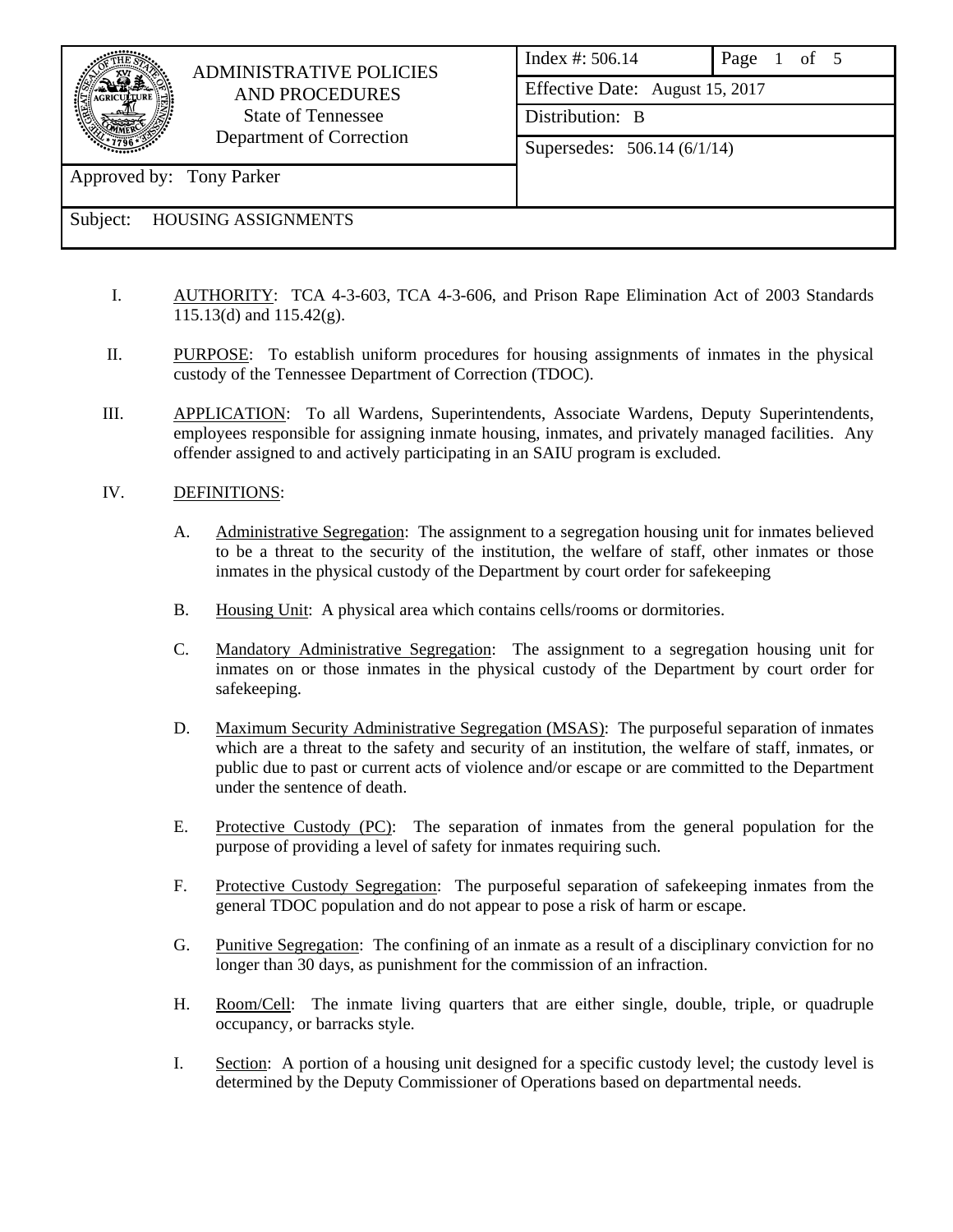- J. Therapeutic Seclusion: The confinement of an inmate in a locked cell/room as part of a treatment plan for mental or emotional disorders. (See Policy #506.07)
- K. Tier Management Supervision: A supervision method that allows one half/tier of a medium or higher custody level group of inmates out of their cells into the pod/unit for leisure activities. This does not include the release of inmates for meals (outside the unit), gym, recreation/ball field activities, education and/or programs.
- L. Transients: Inmates who are temporarily (not to exceed 14 days) in the in-house count of a receiving institution and in the assigned count of a sending institution.
- V. POLICY: Housing assignments for inmates shall reflect a balance between custody and control requirements, inmate needs, and TDOC resources consistent with the least restrictive level of custody.

### VI. PROCEDURES:

- A. Method of Assignment
	- 1. Inmate housing assignments shall be controlled and coordinated under the supervision of the unit management team/Associate Warden/Deputy Superintendent/designee. Staff of the institutional count room will enter assignments on TOMIS screen LIMC immediately after the inmate's housing assignment has been determined.
	- 2. Panels of the classification committee may determine if there is a need for a particular housing assignment or change in the assignment of an inmate and shall notify the Associate Warden/Deputy Superintendent/unit management team by e-mail with reasons for the particular recommendation.
	- 3. Certain factors will be taken into consideration prior to assigning inmates to a housing unit. These factors include, but are not limited to, the following:
		- a. Compatibility among inmate population
		- b. History of institutional adjustment
		- c. Institutional conduct
		- d. Conviction offense
		- e. Program needs
		- f. Handicapping conditions including identified mental illness or retardation
		- g. Custody level
		- h. Escape history
		- i. Chronic or disabling medical conditions
		- j. STG affiliation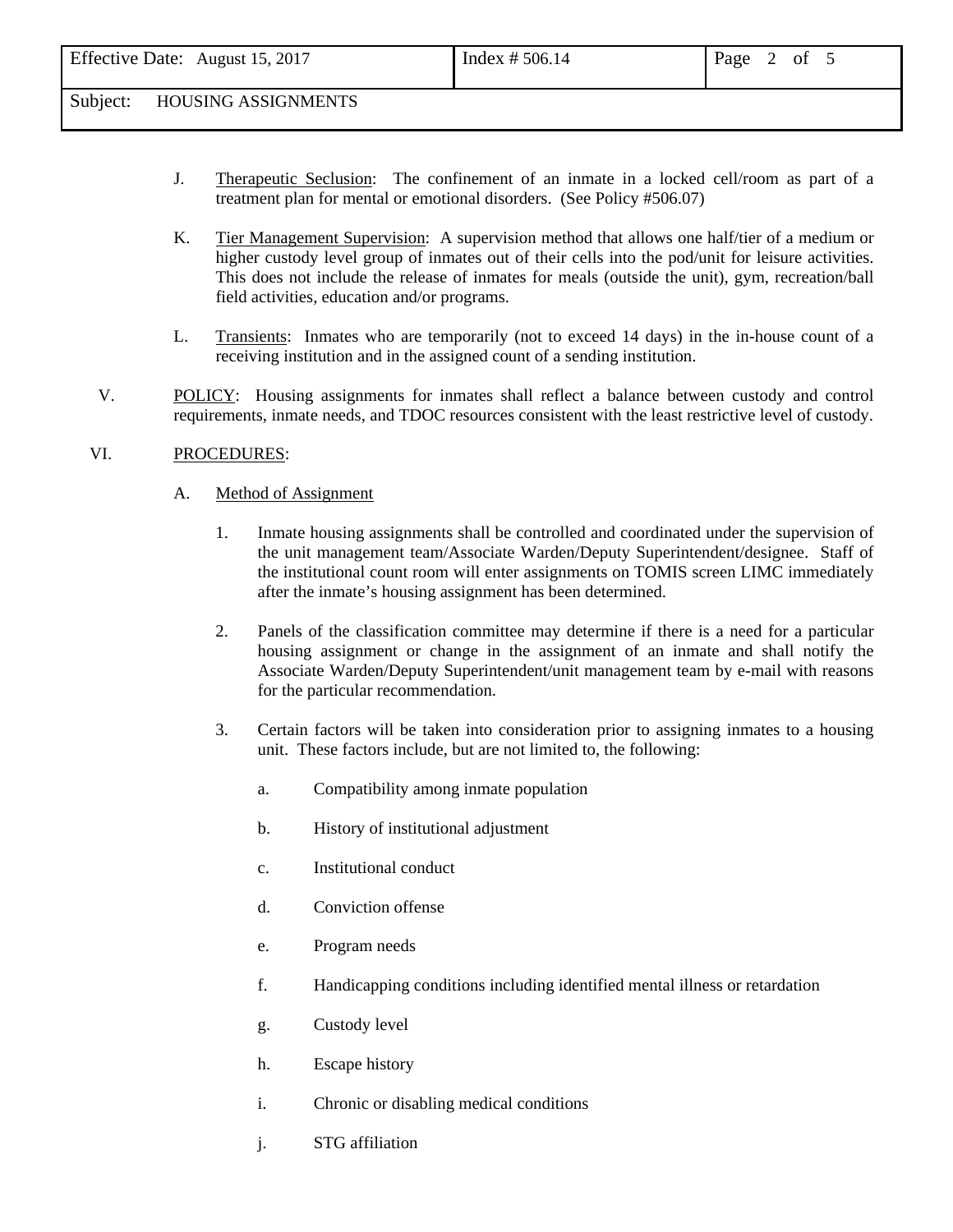- k. Geriatric status
- l. PREA status
- 4. Assignments shall not be made on the basis of race, color, national origin, religion, or political views unless they are justified by legitimate and documented security concerns (i.e., opposing or rival security threat group affiliation). In those instances, a specific written justification shall be prepared and filed in the inmate's institutional record and in a separate file maintained by the Associate Warden/Deputy Superintendent/unit management team. Sexual orientation shall not be the sole determining factor in facility or housing placement.
- 5. Housing units shall be designated by name, number, letter, or location. Each institution shall maintain an inmate housing display locator which includes unit designation, names and numbers of inmates assigned, and cell/bed location of inmates. For statistical purposes only, it shall be permissible to denote inmates by race on this locator. The housing display locator may be either electronic or hard board.
- B. Special Housing
	- 1. Inmates with special medical needs are housed according to the level of care needed. (See Policy #113.32) Physically disabled inmates in the general population should be assigned to an institution and housing unit that can accommodate the disabling condition and facilitate mobility to activity areas as resources permit. Inmates with special medical needs shall not have their cell or location changed without the unit manager/shift commander consulting with Health Services. When emergency action is required, this consultation shall occur as soon as possible but no later than the next working day. The Director of Classification will maintain a list of institutions that cannot accommodate non-ambulatory inmates. This list will be included in the *Classification Users Guide*, Section K, entitled Programs and Placement.
	- 2. Inmates who are under a sentence of death shall be single-celled and housed in a Maximum Security Administrative Segregation (MSAS) unit separate from the general population.
	- 3. Inmates placed in MSAS shall be single-celled and confined within a maximum security unit separate from the general population. Facilities without maximum security units may retain inmates on MSAS status in their facility only as long as it takes to affect a transfer to an appropriate facility.
	- 4. Inmates assessed as having a behavioral health disorder or intellectual disability shall not be permanently assigned to a housing unit until there has been a consultation between the unit manager/shift commander and the appropriate behavioral health staff or their designee. When emergency action is required, this consultation shall occur as soon as possible but no later than the next work day to review the appropriateness of the action. When inmates require mental health seclusion or suicide monitoring for crisis stabilization, the requirements of Policy #113.88 shall be met.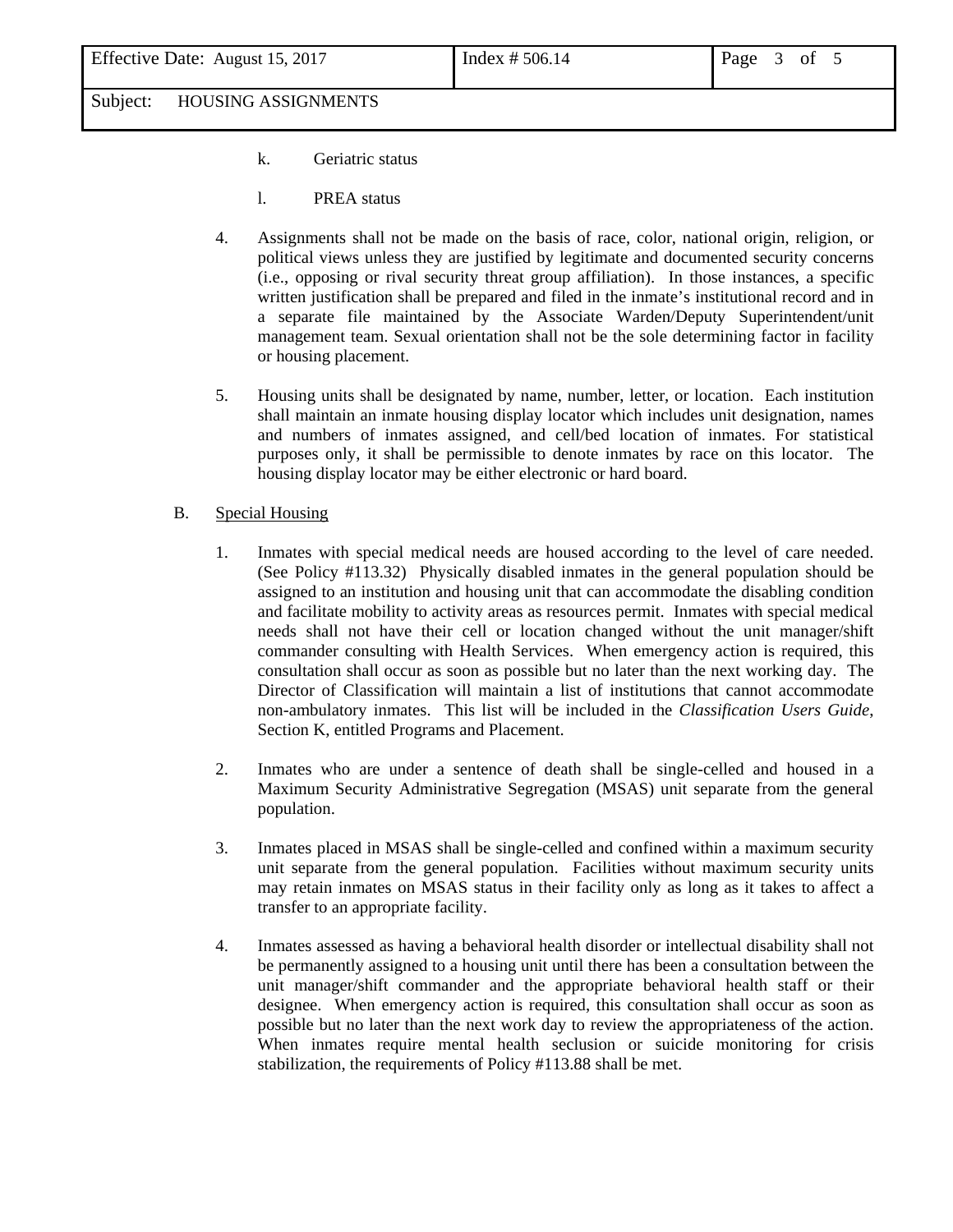- 5. Protective custody/Security Management Unit (SMU) housing shall be secure from access by the remainder of the inmate population. This requirement extends to program and activity areas used by protective custody/SMU inmates. Inmates may be selectively double-celled in protective custody and in SMY, Phase 2 and Phase 3.
- 6. Punitive segregation housing shall be designated at the Warden/Superintendents discretion. Inmates may be separated from the general population in a section of a secure unit or restricted to room/cell for the period of confinement.
	- a. Inmates in MSAS who subsequently receive a disciplinary disposition for punitive segregation must remain in the MSAS unit. Such inmates must continue to be single-celled.
	- b. General population inmates under punitive segregation may be selectively double-celled.
- 7. Transients may be segregated from the general population at a receiving institution. If the inmate is not placed in general population but is placed in segregation for reasons other than punitive and/or protective custody, the period of time shall not exceed 14 days. (See Policy #506.16)
- 8. New admission inmates and those returning from parole or escape shall be single-celled until a determination can be made that they can be reasonably safe when double-celled. The Warden of a privately managed facility is responsible for ensuring that inmates returning from escape are appropriately secured and supervised until such time as the inmate can be transferred to a state operated facility.
- 9. Inmates ordered by courts to be housed by TDOC for safekeeping purposes due to safety and/or security concerns shall be assigned to Protective Custody Segregation. They shall be single-celled and remain secure from access by the remainder of the institution's population.
- 10. Inmates ordered by the courts to be housed by TDOC for safekeeping purposes due to health and/or behavioral health disorders or intellectual disabilities shall be assigned to protective custody segregation. These inmates may be selectively double-celled with other safekeeping inmates after the Warden/designee has determined that the two inmates are compatible and pose no known risk to one another. Such inmates remain under mandatory administrative segregation status. The security for movement within the compound shall be at the discretion of the Warden.
- 11. The Warden/Superintendent's designee shall enter segregation placement and release dates, along with other required information, in E-TOMIS/TOMIS conversation LIBD.
- C. Custody Levels
	- 1. Inmates in the general population should normally be of the same custody level when double-celled; however, inmates classified to different custody levels may be housed in the same unit/pod.
	- 2. Assigning inmates of different custody levels to the same housing unit(s) shall be restricted to the following: